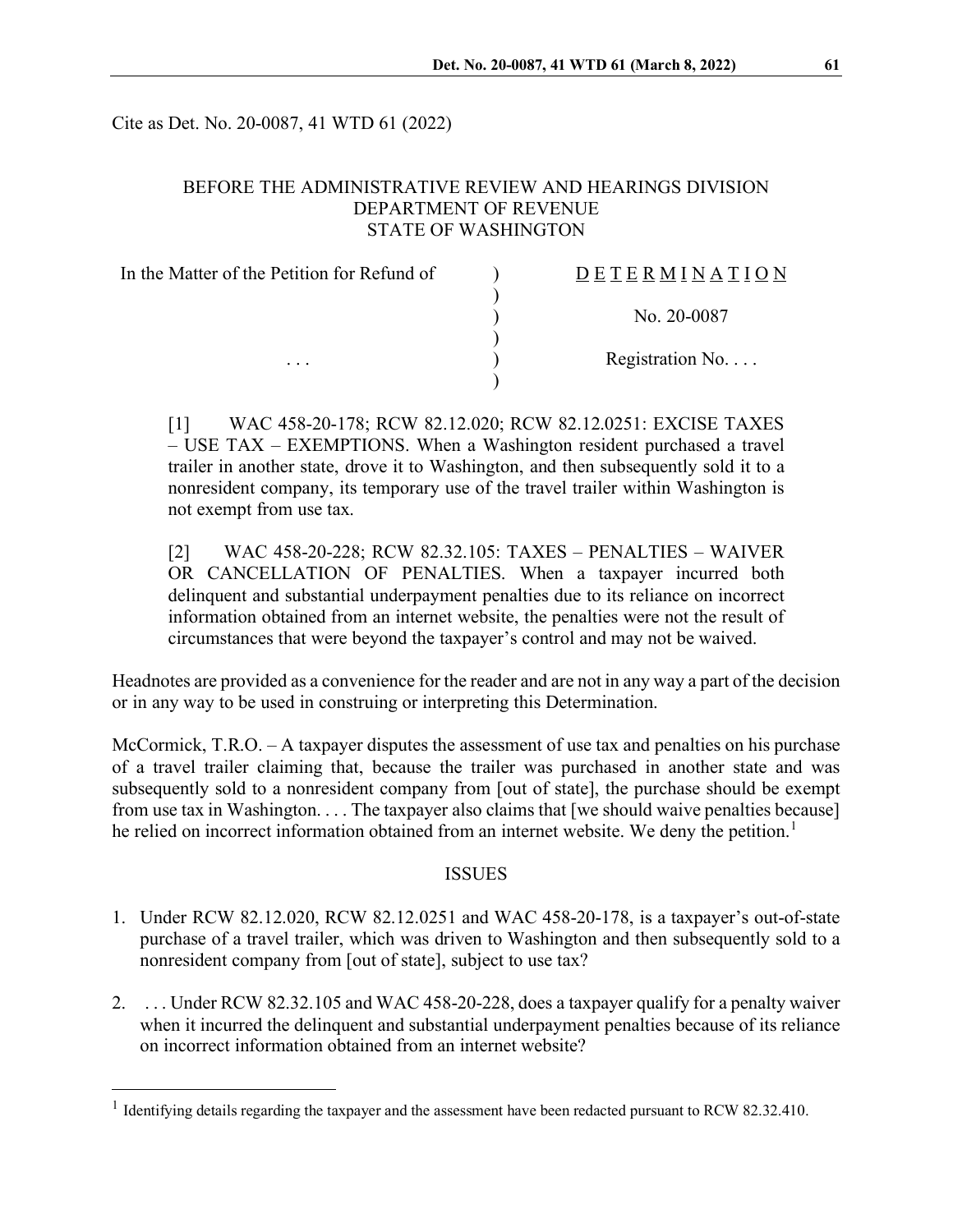### FINDINGS OF FACT

During 2019, the Department's Compliance Division (Compliance) conducted an investigation of . . . (Taxpayer's) purchase of a 2019 . . . travel trailer (Vehicle). On December 5, 2018, Taxpayer purchased Vehicle from a dealership in [State A] and had it delivered to [State B], where Taxpayer took possession of Vehicle on December 21, 2018, and then drove it directly to Washington.

On March 15, 2019, Compliance mailed Taxpayer a Use Tax Inquiry Letter, instructing Taxpayer to return the completed form by April 5, 2019. On April 3, 2019, Compliance received Taxpayer's response in which he claimed that he was not subject to use tax on the purchase of Vehicle because he purchased Vehicle in [State B] and then sold it to a limited liability company located in [State C].

On May 29, 2019, Compliance mailed a Use Tax Commencement of Audit Letter to Taxpayer, requesting a copy of Vehicle's title and the Bill of Sale showing that Taxpayer sold Vehicle to the limited liability company. On June 6, 2019, Taxpayer submitted a copy of Vehicle's [State C] Title, listing . . . LLC (Buyer) as the registered owner, and a signed statement indicating that Taxpayer sold Vehicle to Buyer. According to the [State C] Secretary of State, Buyer was formed on February 4, 2019. The date of sale to Buyer listed on the [State C] Title is February 22, 2019. On August 9, 2019, Compliance concluded that as a resident of Washington, Taxpayer was liable for use tax for his purchase of Vehicle and issued Letter ID . . . , a notice of balance due (Assessment) to Taxpayer.<sup>[2](#page-1-0)</sup> On September 11, 2019, Taxpayer paid the Assessment, including the penalties and interest.

Taxpayer petitioned for administrative review of the Assessment on September 11, 2019. Taxpayer admitted taking possession of Vehicle in [State B] on December 21, 2018, and driving it directly to Washington. Taxpayer did not dispute being a Washington resident at the time of the purchase and did not assert that Vehicle ever left Washington after arrival. Taxpayer further admitted that he believed that he had discovered a way to avoid taxability in Washington by purchasing Vehicle out-of-state and selling it to a nonresident company from [State C]. Taxpayer requested cancellation of the assessment because he believed that he was not liable for use tax on the purchase. Taxpayer conceded that he may not have properly executed the purchase and subsequent sale of Vehicle to Buyer to successfully avoid being subject to use tax. Taxpayer claimed that he had been misled by information he had obtained from an internet website, causing him to incur the delinquent and substantial underpayment penalties. . . . Taxpayer requested a waiver of the penalties at issue.

In its response, Compliance provided a copy of the purchase contract signed by Taxpayer on December 5, 2018, which listed [Taxpayer] as the buyer and did not name any other co-buyer. Compliance also provided a copy of the Statement of Delivery Outside [State A], which was signed by Taxpayer on December 21, 2018, and listed [Taxpayer] as the only purchaser.

<span id="page-1-0"></span><sup>&</sup>lt;sup>2</sup> The Assessment included \$. . . in use tax, \$. . . in delinquent penalty, \$. . . in assessment penalty for substantial underpayment, and \$. . . in interest, for a total amount due of \$. . . .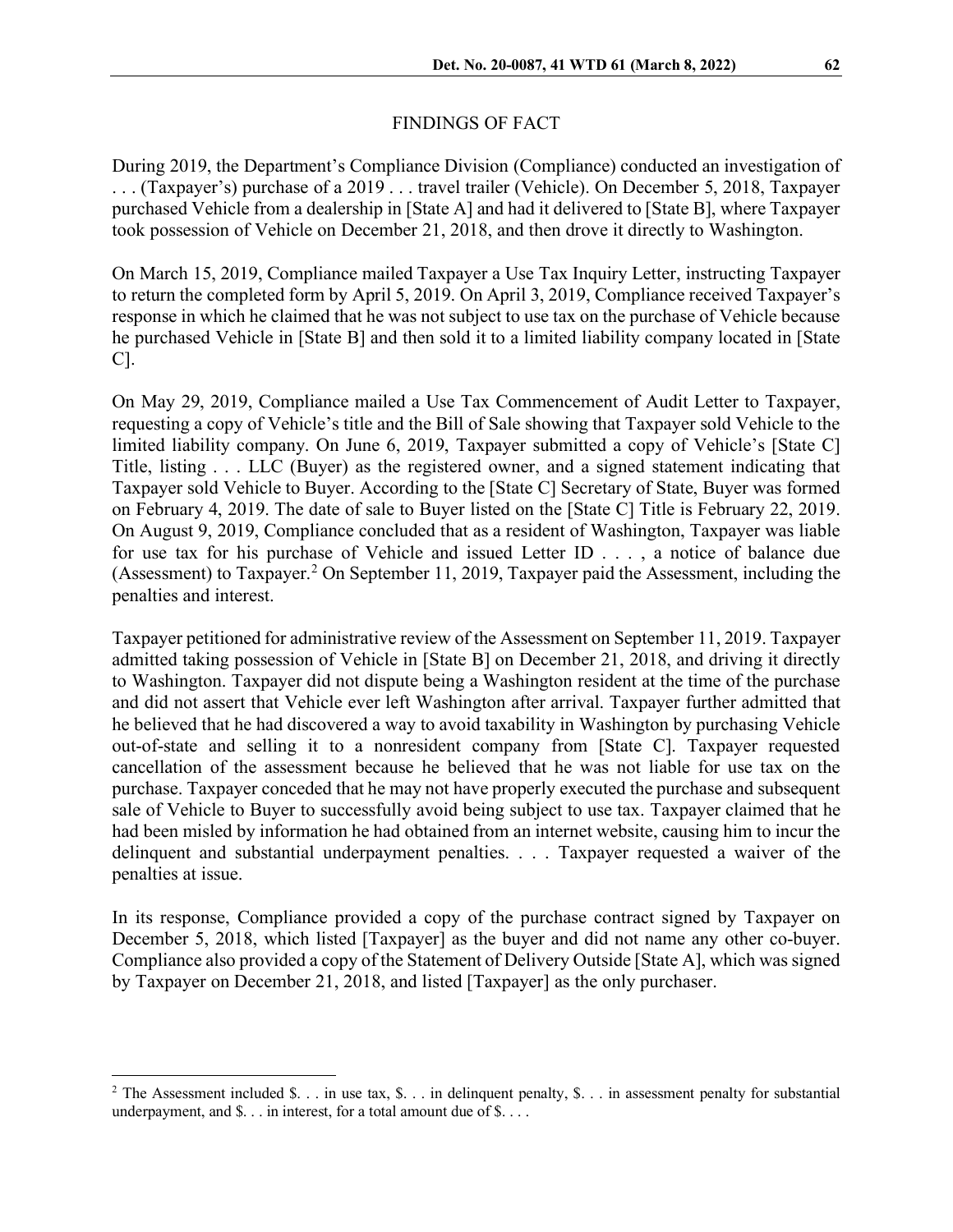# ANALYSIS

## 1. Taxpayer's out-of-state purchase of Vehicle was properly subject to use tax.

All sales of tangible personal property to consumers in the state of Washington are subject to retail sales tax unless there is a specific exemption. RCW 82.08.020(1)(a); RCW 82.04.050(1). In general, the use tax applies upon the first use within Washington of any tangible personal property, the sale or acquisition of which has not been subjected to the Washington retail sales tax. RCW 82.12.020(1)(a); WAC 458-20-178(1).

Excise Tax Advisory (ETA) 3079.2009 establishes that "[t]here is a presumption that a Washington resident purchases tangible personal property for possession and use within Washington, even though the resident purchases such property outside the state." A taxpayer bears the burden to establish that it did not have possession of or use the property in the state. *Id.*

Here, Taxpayer asserted that because he purchased Vehicle out-of-state and subsequently resold it to nonresident Buyer, his purchase of Vehicle should not have been subject to use tax. However, Taxpayer was a resident of Washington at the time of purchase on December 5, 2018. Further, Buyer was not formed until February 4, 2019. Taxpayer has failed to overcome the presumption that he purchased Vehicle for possession and use in the state. *See* ETA 3079.2009.

Taxpayer's purchase of Vehicle became subject to use tax upon Taxpayer's first use in Washington. Taxpayer admittedly drove Vehicle directly to Washington immediately following receipt of the vehicle on December 21, 2018, constituting the first act within the state by which Taxpayer assumed dominion or control over the property. *See* RCW 82.12.010(6)(a). Although the exact date of arrival in Washington is not known, we conclude that first use in Washington must have occurred in either late December 2018 or January 2019. Thus, the Department properly assessed use tax on Taxpayer's purchase of Vehicle.

. . .

2. Taxpayer does not qualify for a penalty waiver as a result of his reliance on incorrect information he obtained from an internet website.

Persons not required to be registered with the Department must submit a Consumer Use Tax Return to report and pay use tax liability by the  $25<sup>th</sup>$  day of the month following the month in which the tax liability occurs. WAC  $458-20-178(5)(b)(ii)$ .

The Department operates under a progressive delinquent penalty scheme, outlined in RCW 82.32.090(1):

If payment of any tax due on a return to be filed by a taxpayer is not received by the department of revenue by the due date, there is assessed a penalty of nine percent of the amount of the tax; and if the tax is not received on or before the last day of the month following the due date, there is assessed a total penalty of nineteen percent of the amount of the tax under this subsection; and if the tax is not received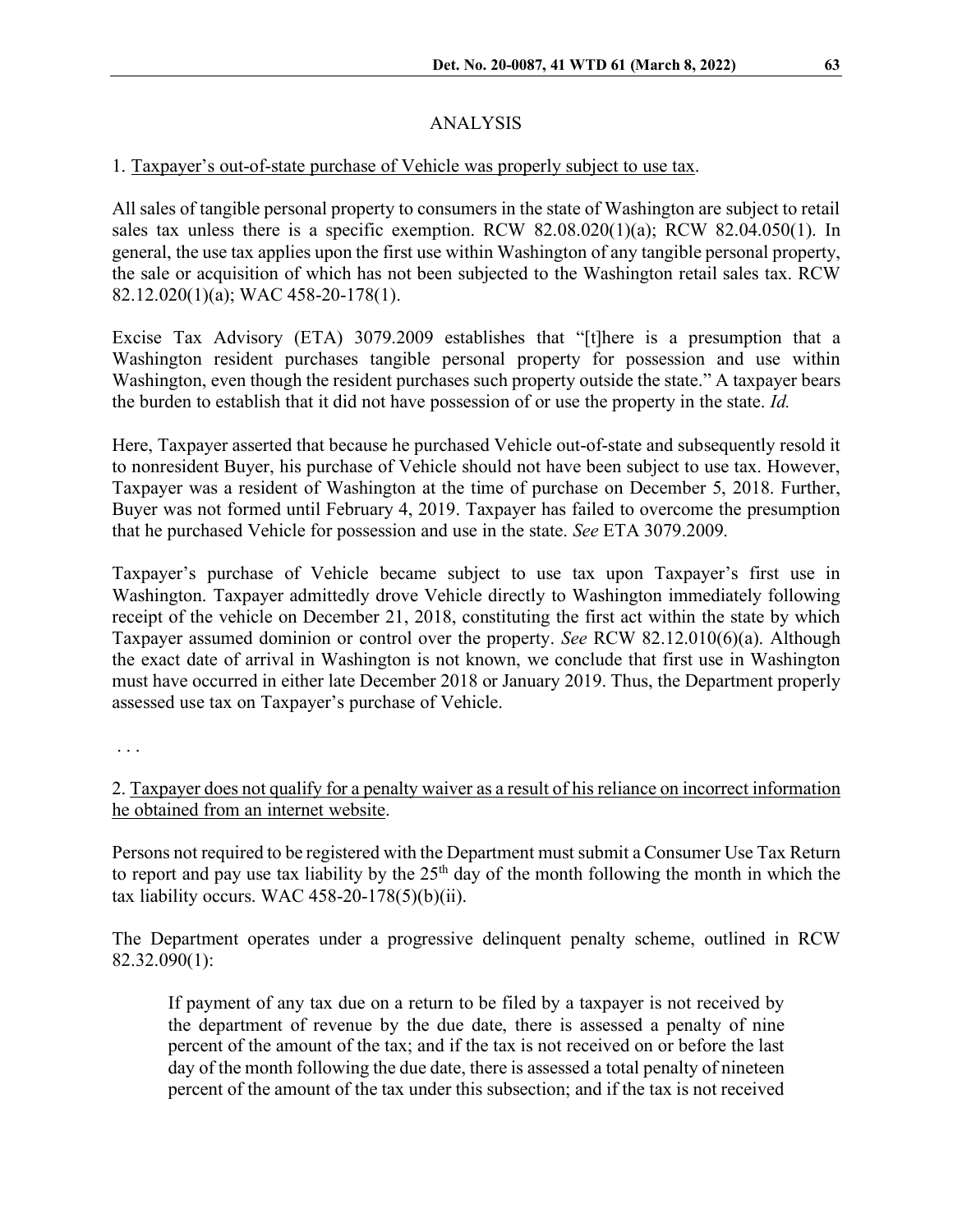on or before the last day of the second month following the due date, there is assessed a total penalty of twenty-nine percent of the amount of the tax under this subsection.

Assessment of the delinquent payment penalty is mandatory. Det. No. 01-193, 21 WTD 264 (2002); Det. No. 99-279, 20 WTD 149 (2001); Det. No. 87-235, 3 WTD 363 (1987). Here, Taxpayer's first use of Vehicle in Washington occurred in either late December 2018 or January 2019. Thus, Taxpayer's payment of use tax for its purchase of Vehicle was due no later than February 25, 2019. When the Department did not receive payment of the use tax by the last day of the second month following the due date, it was required to impose a delinquent penalty of 29 percent.

Additionally, if the Department determines that a tax has been substantially underpaid, the Department is required to assess a five percent penalty on the amount that was underpaid. RCW 82.32.090(2). "Substantially underpaid" under RCW 82.32.090(2) "means that the taxpayer has paid less than eighty percent of the amount of tax determined by the department to be due . . . and the amount of underpayment is at least one thousand dollars." Because Taxpayer failed to pay any use tax determined by the Department to be due for his purchase of Vehicle and the amount was greater than one thousand dollars, the Department was required to assess a five percent assessment penalty for substantial underpayment on the purchase.

Having determined that the Department properly imposed the assessed penalties, we now turn to whether the Department can waive them.

The Department has authority to waive or cancel penalties only in limited situations. RCW 82.32.105. One such situation is when the Department finds that the penalties incurred were the result of "circumstances beyond the control of the taxpayer." RCW 82.32.105(1).

WAC 458-20-228 (Rule 228) explains that "[c]ircumstances beyond the control of the taxpayer are generally those which are immediate, unexpected, or in the nature of an emergency. Such circumstances result in the taxpayer not having reasonable time or opportunity to obtain an extension of the due date or otherwise timely file and pay." Rule 228(9)(a)(ii). The circumstances must directly cause the late payment or substantial underpayment. Rule 228(9)(a)(i).

Rule 228(9)(a)(ii) lists examples of circumstances that are beyond a taxpayer's control sufficient to cancel penalties:

- Erroneous written information from the Department;
- An act of fraud or conversion by the taxpayer's employee or contract helper which the taxpayer could not immediately detect or prevent;
- Emergency circumstances around the time of the due date, such as the death or serious illness of the taxpayer or a family member or accountant; or
- Destruction of the business or records by fire or other casualty.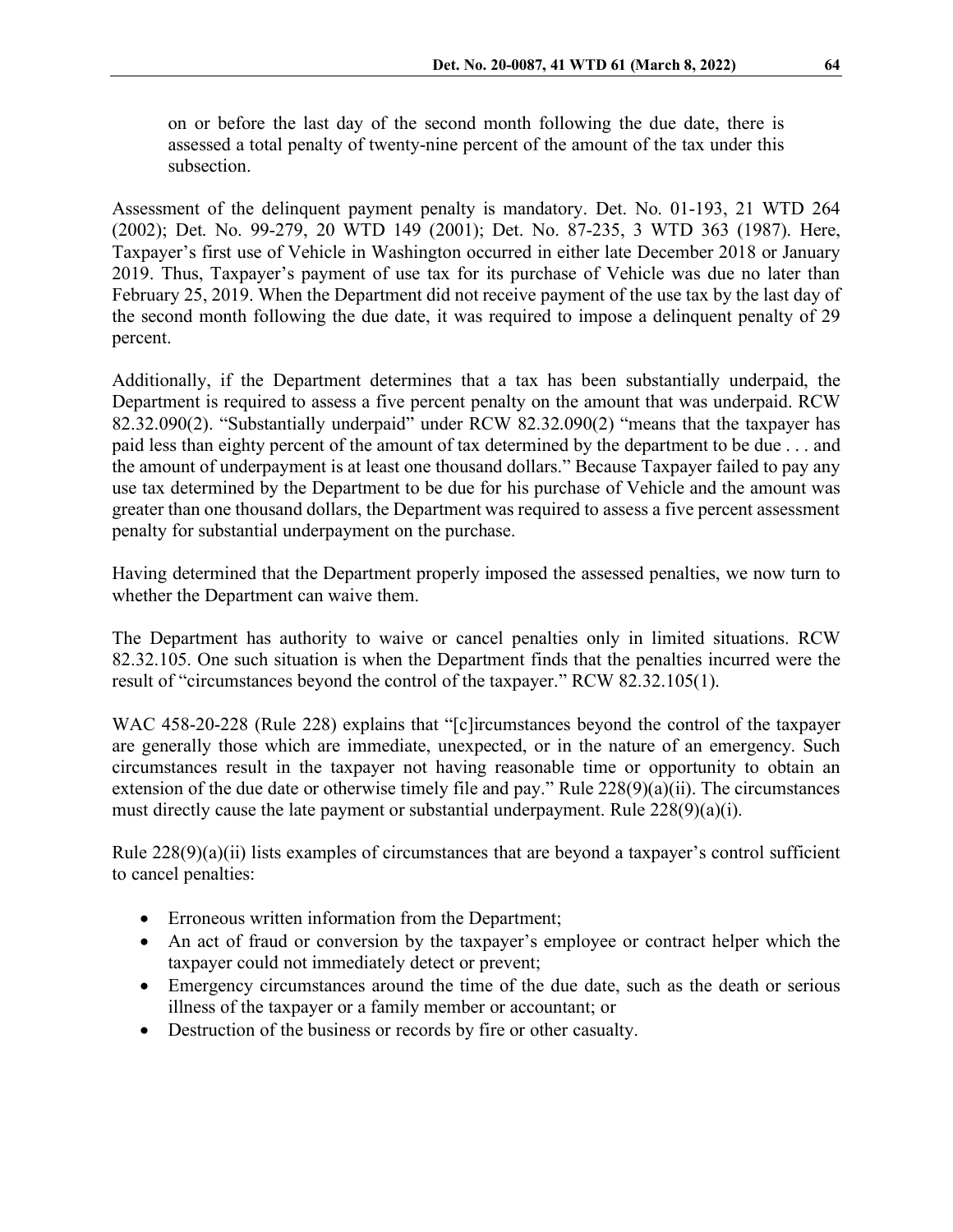Rule 228(9)(a)(iii) also lists examples of situations that are generally *not* beyond the control of a taxpayer:

- Financial hardship;
- A misunderstanding or lack of knowledge of a tax liability; or
- Mistakes or misconduct on the part of employees or other persons contracted with the taxpayer.

Taxpayers are responsible to know their tax reporting obligations, and when they are uncertain about their obligations, seek instructions from the Department. RCW 82.32A.030(2); *see also* Det. No. 01-165R, 22 WTD 11, 15-16 (2003). Because of the nature of Washington's tax system, the burden of becoming informed about tax liability falls upon the taxpayer, and it is the taxpayer who bears the consequences of a failure to be correctly informed. RCW 82.32A.030(2); 22 WTD at 15. In 22 WTD 11, we held that reliance on incorrect advice from private third parties was not grounds the Department could consider for waiving the penalty imposed in that case. Further, in Det. No. 01-165, 22 WTD 5 (2003), we reiterated that a lack of knowledge of a tax liability was also not grounds the Department could consider for waiving penalties.

Here, Taxpayer claimed that he relied on incorrect information he obtained from an internet website in believing that his purchase of Vehicle was exempt from taxability in Washington, which caused him to incur the delinquent and substantial underpayment penalties. Neither reliance on the internet website nor lack of knowledge of a tax liability is grounds upon which the Department may waive penalties. Taxpayer has not asserted any other circumstance that caused his failure to timely pay the use tax on his purchase of Vehicle. Taxpayer has failed to demonstrate circumstances beyond his control that caused him to incur the delinquent and substantial underpayment penalties.

Rule 228 also explains when a taxpayer can qualify for waiver of the delinquent penalty for having a good payment history under RCW 82.32.105(2). The rule explains that a taxpayer is eligible for this provision when it requests a penalty waiver and "has timely filed and paid all tax returns due for that specific tax program for a period of twenty-four months immediately preceding the period covered by the return for which the waiver is being requested." Rule  $228(9)(b)(i)(B)$ . Rule  $228$ explains that this provision allows waiver of the delinquent penalty on "the taxpayer's very first return due" so long as they obtained a tax registration endorsement with the Department before conducting business in the state. *Id*.

However, the Department only applies the above waiver to the following situation:

If a taxpayer has obtained a tax registration endorsement with the department and has engaged in business activities for a period less than twenty-four months, the taxpayer is eligible for the waiver if the taxpayer had no delinquent tax returns for periods prior to the period covered by the return for which the waiver is being requested. . . . **This is the only situation under which the department will consider a waiver when the taxpayer has not timely filed and paid tax returns covering an immediately preceding twenty-four month period.**